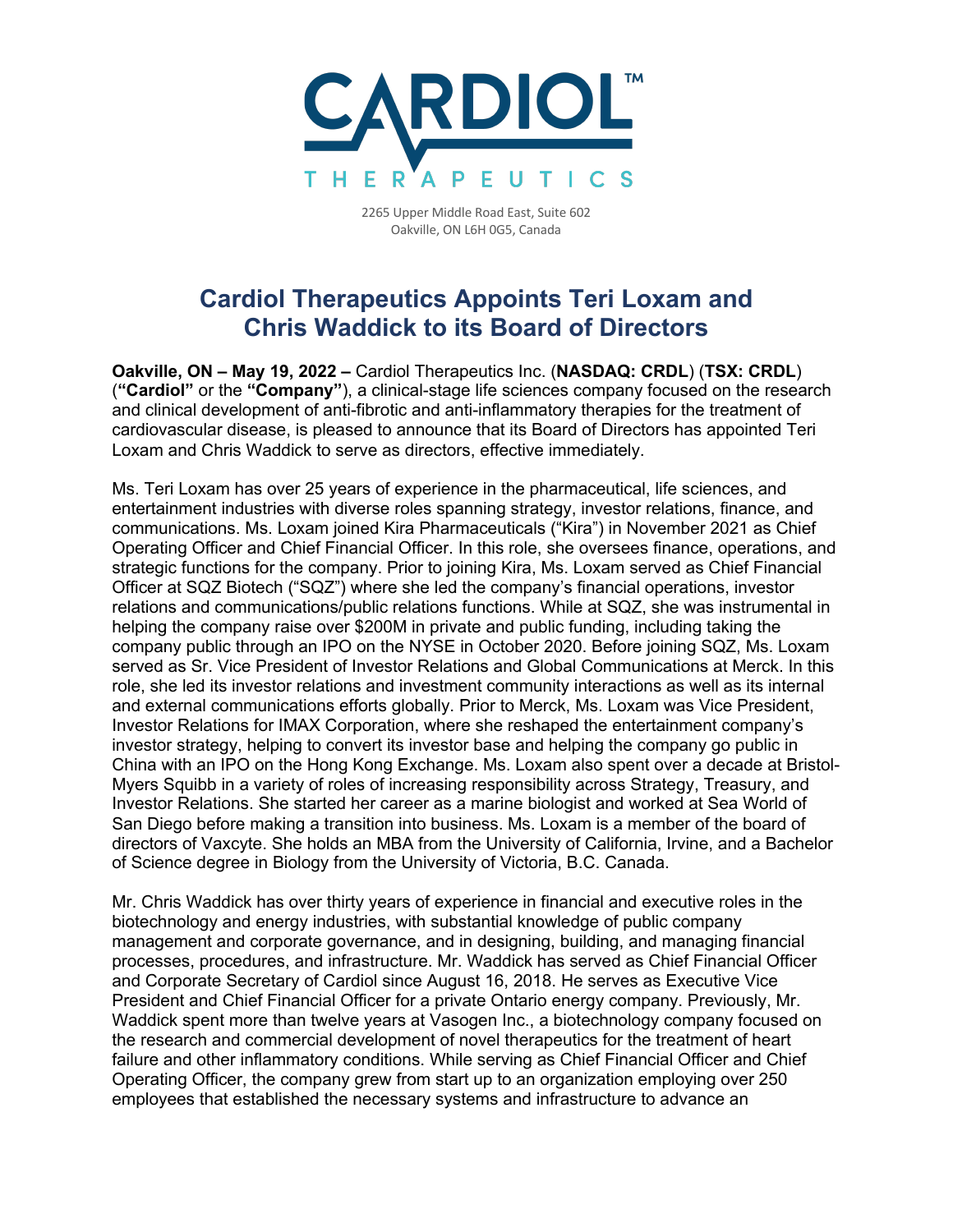anti-inflammatory therapy through to the completion of an international multi-center pivotal trial involving 2,500 patients. Vasogen went public on the TSX and the NASDAQ, raising over \$200 million to support corporate development and reached a market capitalization of over US\$1 billion. Prior to Vasogen, he held progressively senior financial positions at Magna International Inc. and Union Gas Limited. Mr. Waddick is a CPA and earned a business degree from Wilfrid Laurier University and a Master of Business Administration from York University.

"We are delighted that Teri and Chris have agreed to join our Board of Directors," said Dr. Guillermo Torre, Chairman of Cardiol Therapeutics. "Their extensive and diversified experience will be invaluable to our continued growth and success as we advance the development of important new anti-fibrotic and anti-inflammatory therapeutics for the treatment of heart disease."

## **About Cardiol Therapeutics**

Cardiol Therapeutics Inc. (NASDAQ: CRDL) (TSX: CRDL) is a clinical-stage life sciences company focused on the research and clinical development of cannabidiol as an anti-fibrotic and anti-inflammatory therapy for the treatment of cardiovascular disease ("CVD"). The Company's lead product candidate, CardiolRx™, is a pharmaceutically produced oral cannabidiol formulation that is being clinically developed for use in cardiovascular medicine. CardiolRx™ is currently being evaluated in a Phase II/III multi-national, randomized, doubleblind, placebo-controlled study (the *LANCER* trial). *LANCER* is designed to evaluate the efficacy and safety of CardiolRx™ as a cardioprotective therapy to reduce major cardiovascular and respiratory events in patients hospitalized with COVID-19 who have a prior history of, or risk factors for, CVD, and to investigate the influence CardiolRx™ has on key biomarkers associated with heart disease. Cardiol has also received IND authorization from the FDA to conduct clinical studies to evaluate the efficacy and safety of CardiolRx<sup>™</sup> in two orphan drug indications: (i) a Phase II multi-national, randomized, double-blind, placebo-controlled trial in acute myocarditis, an important cause of acute and fulminant heart failure in young adults and the leading cause of sudden cardiac death in people less than 35 years of age; and (ii) a Phase II multicenter openlabel pilot study in recurrent pericarditis (inflammation of the pericardium), which is associated with symptoms including debilitating chest pain, shortness of breath, and fatigue, and results in physical limitations, reduced quality of life, emergency department visits, and hospitalizations.

In addition, Cardiol is developing a subcutaneous formulation of CardiolRx™ for the treatment of fibrosis and inflammation associated with the development and progression of heart failure – a leading cause of death and hospitalization in the developed world, with associated healthcare costs in the U.S. exceeding \$30 billion annually.

For more information about Cardiol Therapeutics, please visit cardiolrx.com.

## *Cautionary statement regarding forward-looking information:*

*This news release contains "forward-looking information" within the meaning of applicable securities laws. All statements, other than statements of historical fact, that address activities, events, or developments that Cardiol believes, expects, or anticipates will, may, could, or might occur in the future are "forward-looking information". Forward looking information contained herein may include, but is not limited to, statements relating to the Company's focus on developing anti-fibrotic and antiinflammatory therapies for the treatment of cardiovascular disease. Forward-looking information contained herein reflects the current expectations or beliefs of Cardiol based on information currently available to it and is based on certain assumptions and is also subject to a variety of known*